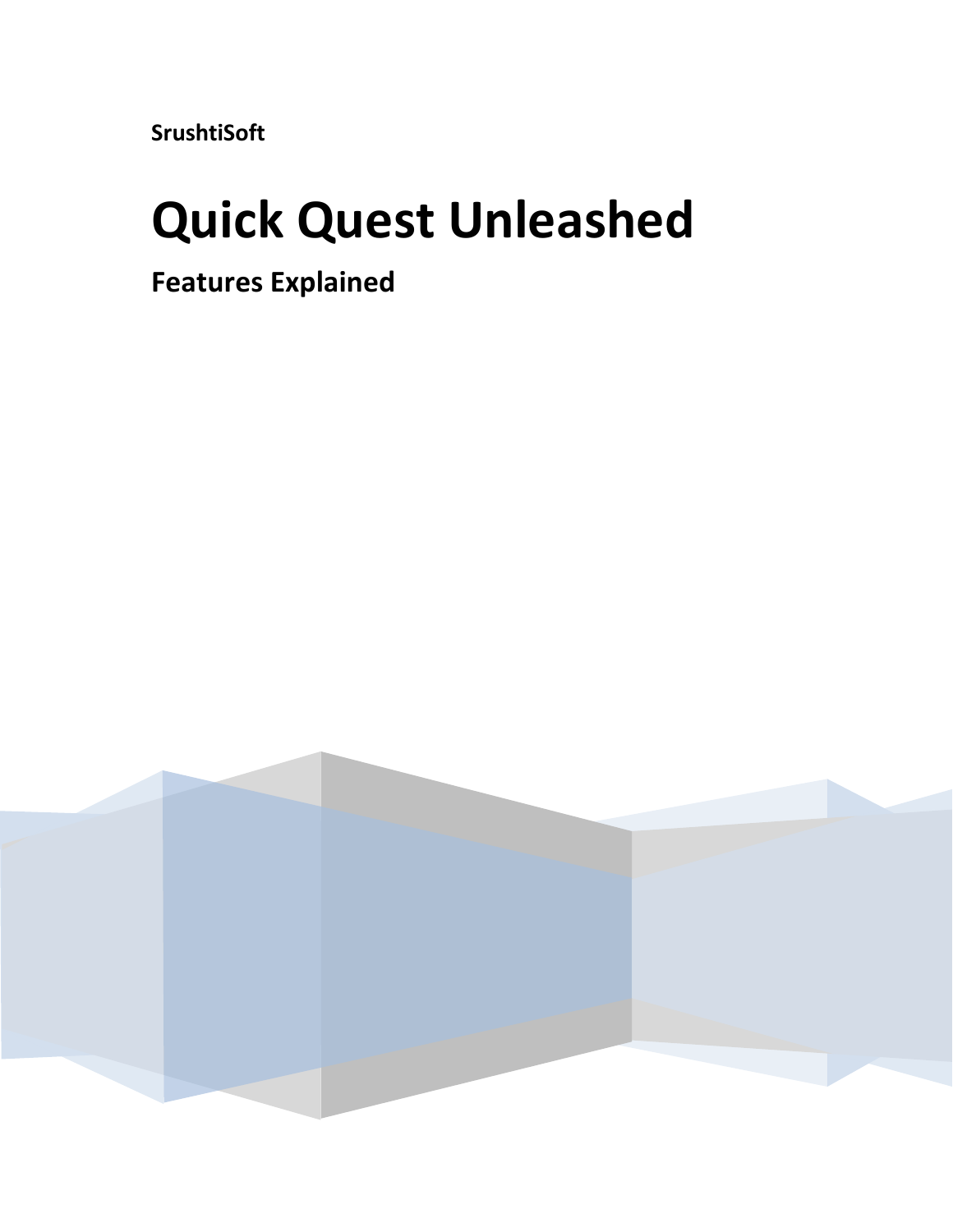#### **Contents**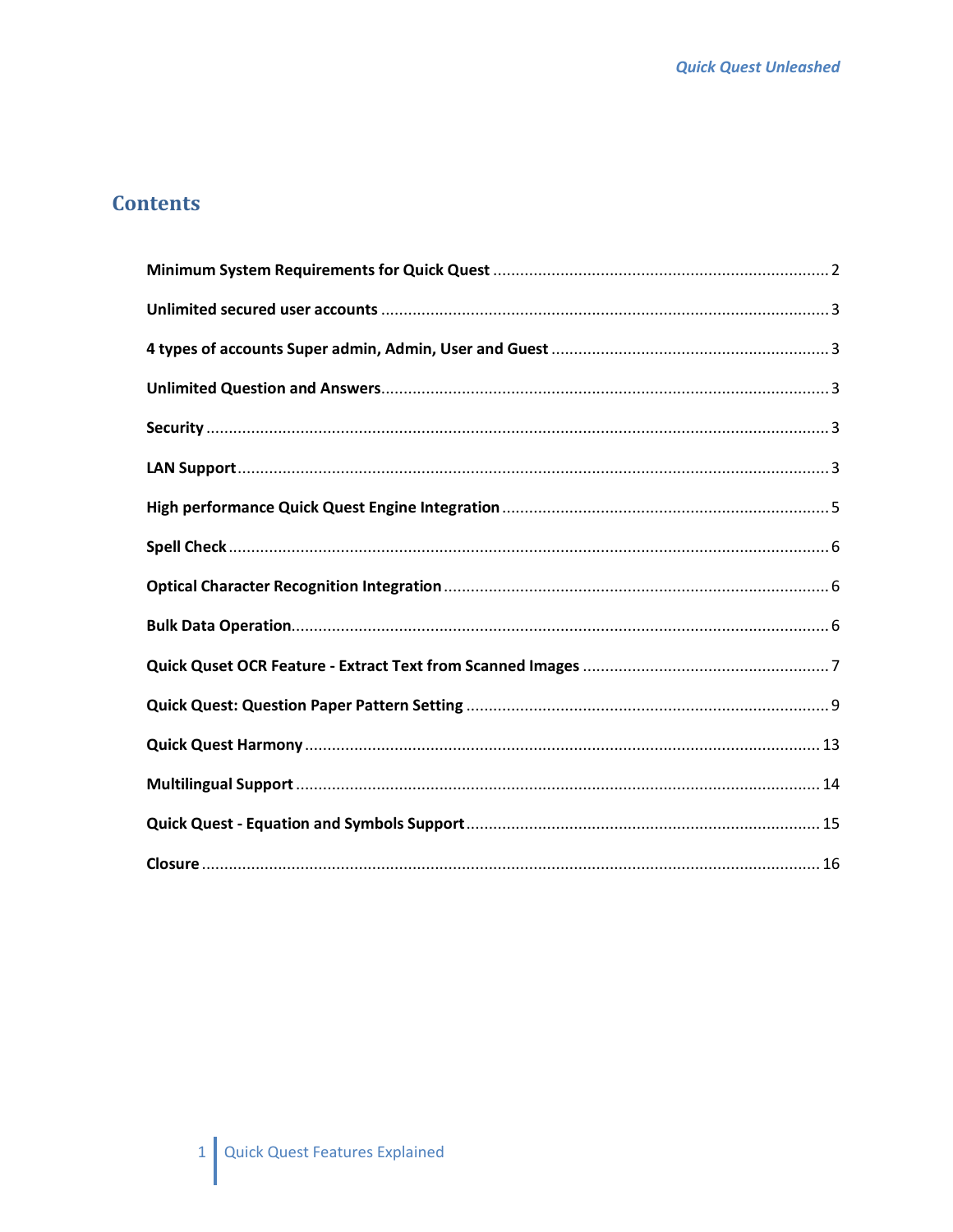## <span id="page-2-0"></span>**Minimum System Requirements for Quick Quest**

- **Supported Operating Systems**: Windows Server 2003, Windows Server 2008, Windows Vista, Windows XP, Windows 7
- **Version:** All operating systems must be 32 bit only. Quick Quest doesn't run on 64 bit operating systems.
- **Processor**: 1GHz Pentium/AMD processor or more (Recommended)
- **RAM**: 512 MB (Recommended)
- **Hard Disk**: Up to 5GB of available space may be required
- **Display**: 1024 x 768 high color, 32-bit (Recommended)
- Microsoft Dotnet 3.5 runtime and all its service packs needs to be installed. You can download it fromMicrosoft website as they are available for free download.
	- a. <http://www.microsoft.com/download/en/details.aspx?id=21> *or* [http://download.microsoft.com/download/6/0/f/60fc5854-3cb8-4892-b6db](http://download.microsoft.com/download/6/0/f/60fc5854-3cb8-4892-b6db-bd4f42510f28/dotnetfx35.exe)[bd4f42510f28/dotnetfx35.exe](http://download.microsoft.com/download/6/0/f/60fc5854-3cb8-4892-b6db-bd4f42510f28/dotnetfx35.exe)
- To support entry of Questions or answers with Equations and formula, need to have any version of MS Office installed on the machine.
- Windows User should be admin user at the time of installing and registering Quick Quest software on computer.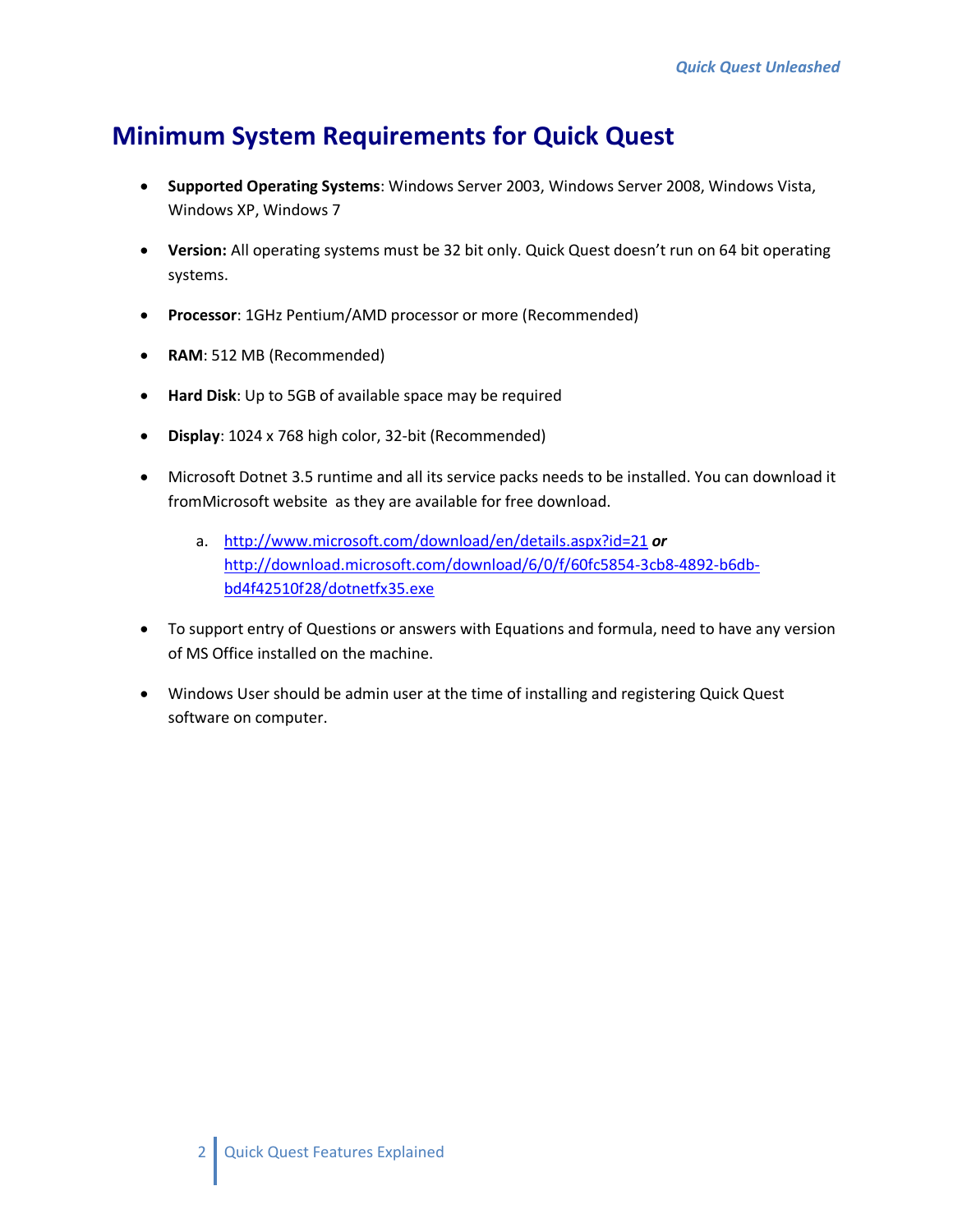#### <span id="page-3-0"></span>**Unlimited secured user accounts**

Create any number of user login accounts.

#### <span id="page-3-1"></span>**4 types of accounts Super admin, Admin, User and Guest**

Super Admin – comes by default with user name 'admin' which neither be deleted nor renamed. Its password will be 'admin' when first time installed. Later super admin can change the password. This account act as a gateway for first time login and set up of other Quick Quest accounts. Super admin and admin accounts act in the same way, the only difference is super admin is pre built admin account which will be present always unlike others which can be deleted.

Admin – has access to all sections and features of Quick Quest.

User – has access to entering and managing questions in question bank.

Guest – has access rights same as user with additional access to question papers bank. Guest can view question papers which are 'not locked' by admin, create automated answer papers and can print question and answer papers.

#### <span id="page-3-2"></span>**Unlimited Question and Answers**

The software provides no restriction for number of entering questions, answers, question papers and answer papers creations, provided suitable infrastructure is supplied for the software.

#### <span id="page-3-3"></span>**Security**

Data entered (like questions, answers, question papers and answer papers) are secured and can only be accessed going through valid login procedure of quick quest. This is a joint effort of software and its user. It is recommended to use strong passwords (that is hard to steal/predict) and create appropriate user accounts looking at their type of activity in Quick Quest.

## <span id="page-3-4"></span>**LAN Support**

Quick Quest Network Edition supports LAN i.e, Local Area Network, that is all entered entered from any computer terminal under the setup LAN connection will be stored in a central server and can be access/modified from any other computer terminal in the same network.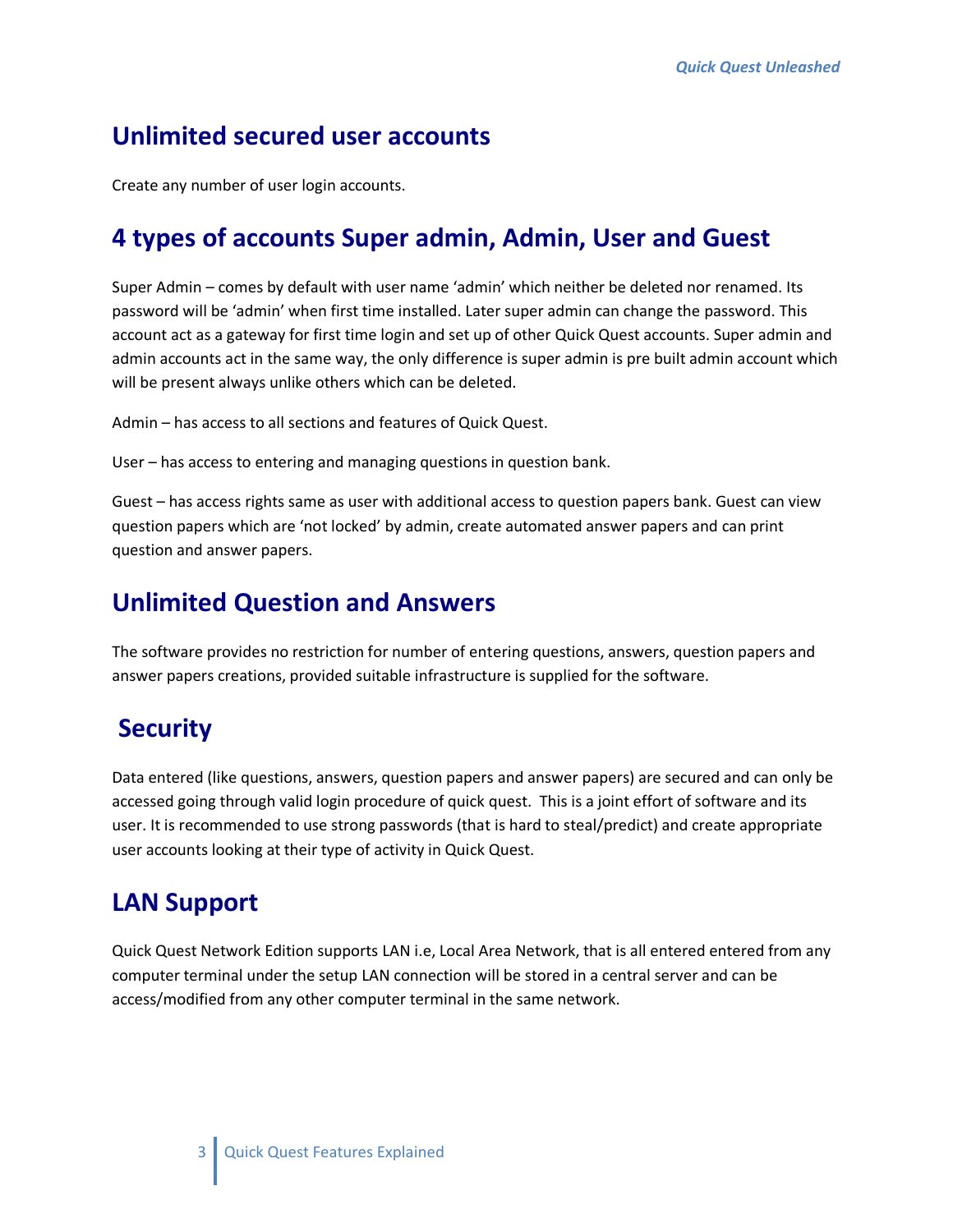## **Question Bank Status Report**

Admin user can check how many questions have been entered from different abstraction levels. For example, admin user can see how many questions are entered for a particular institute and can further drill down to which branch under particular institute has how many questions and so on. The question count scope can be zoomed till chapter's level in a subject. Below is the screen shot.

|                     | <b>Questions Count</b>                    |                 |       |
|---------------------|-------------------------------------------|-----------------|-------|
| Institute:          | XYZ Institute of Engineering Technology   | ۰               | Show  |
| Branch:             | Computer Science                          | ▼               | Show  |
| Course:             | 8 Semester                                | ▼               | Show  |
| Subjects:           | CS80 - Operating Systems                  | ۰               | Show  |
|                     | Questions count list for selected Subject |                 |       |
| QuestsCount         |                                           | Chapter         |       |
| 8                   |                                           | 1. Introduction |       |
| $\overline{7}$      |                                           | 2. Windows      |       |
| 4                   |                                           | 3. Mac          |       |
| 5                   |                                           | 4. Linux        |       |
| 2                   |                                           | 5. Ubuntu       |       |
| $\overline{2}$      |                                           | 6. Dummy        |       |
|                     |                                           |                 | Close |
| Total Questions: 28 |                                           |                 |       |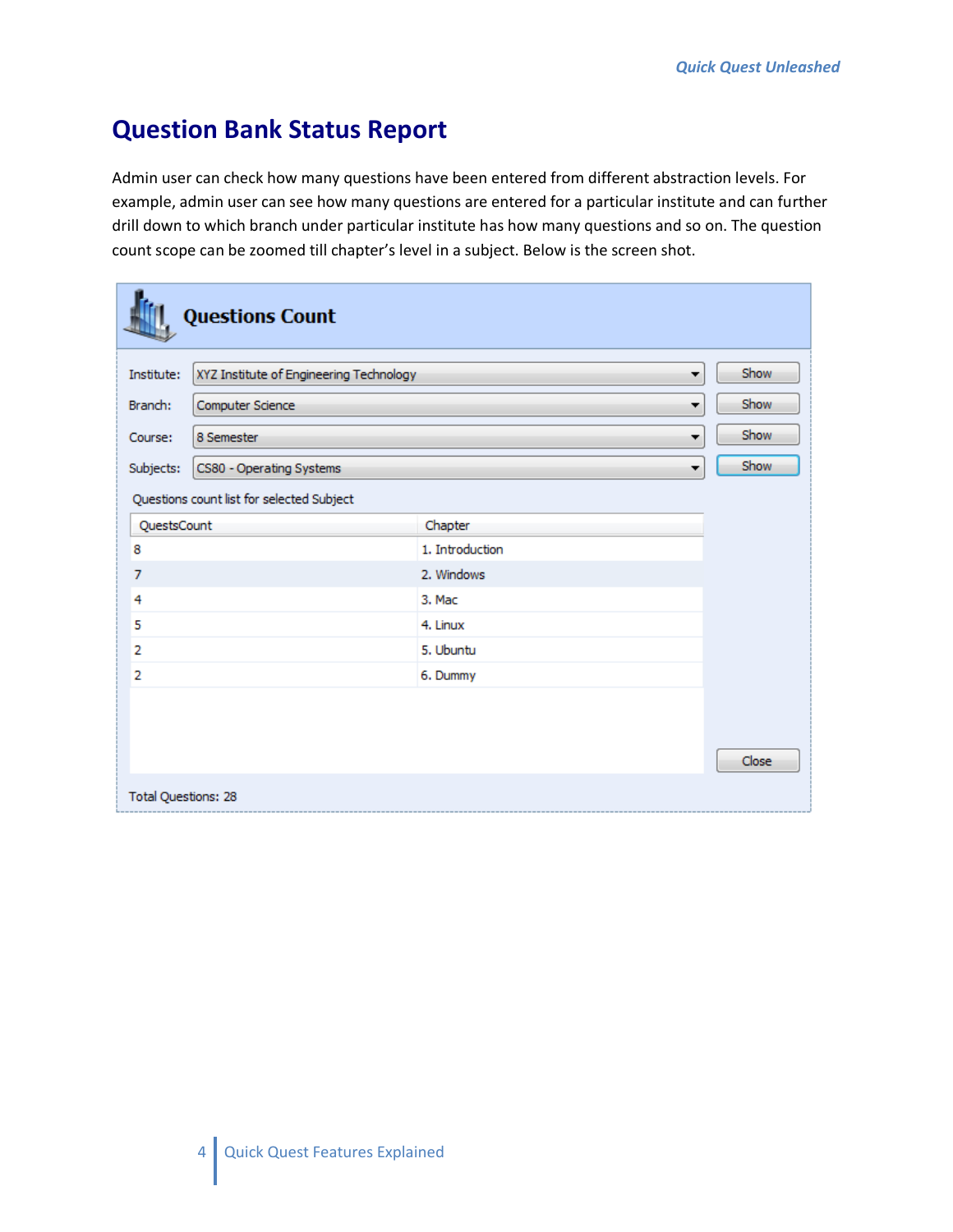# **User Activity Tracking**

Admin user can do a security check by viewing user activity log report which details on login-logout timings and with suitable exceptional activity description if any.

| 01 December 2009                       | ▦▾                  | Delete All Below Logs |  |
|----------------------------------------|---------------------|-----------------------|--|
| Username                               | Action              | Time                  |  |
| The User Admin                         | Logged In           | 01-12-2009 08:58:02   |  |
| The User Admin                         | Logged Out          | 01-12-2009 09:04:05   |  |
| The User Admin                         | Logged In           | 01-12-2009 09:13:11   |  |
| $\overline{\mathbb{Z}}$ The User Admin | Deleted a question. | 01-12-2009 09:14:56   |  |
| The User Admin                         | Logged Out          | 01-12-2009 09:15:00   |  |
| The User Admin                         | Logged In           | 01-12-2009 09:15:56   |  |
| The User Admin                         | Logged Out          | 01-12-2009 09:16:45   |  |
| $\overline{\mathbb{Z}}$ The User Admin | Logged In           | 01-12-2009 09:17:17   |  |
| The User Admin                         | Logged Out          | 01-12-2009 09:17:28   |  |
| Liestuser                              | Logged In           | 01-12-2009 09:17:32   |  |
| $\overline{\phantom{a}}$ testuser      | Logged Out          | 01-12-2009 09:17:34   |  |
| $\overline{\mathbb{Z}}$ The User Admin | Logged In           | 01-12-2009 09:17:39   |  |
| The User Admin                         | Logged Out          | 01-12-2009 09:17:47   |  |
| The User Admin                         | Logged In           | 01-12-2009 09:21:50   |  |
| The User Admin                         | Logged Out          | 01-12-2009 09:22:58   |  |
| The User Admin                         | Logged In           | 01-12-2009 09:24:02   |  |
| The User Admin                         | Logged Out          | 01-12-2009 09:25:24   |  |

# <span id="page-5-0"></span>**High performance Quick Quest Engine Integration**

Professional and Networked edition of Quick Quest software contained thoroughly tested question paper generation engine which will give you the best unpredictable combinations during question paper generation process in optimal time.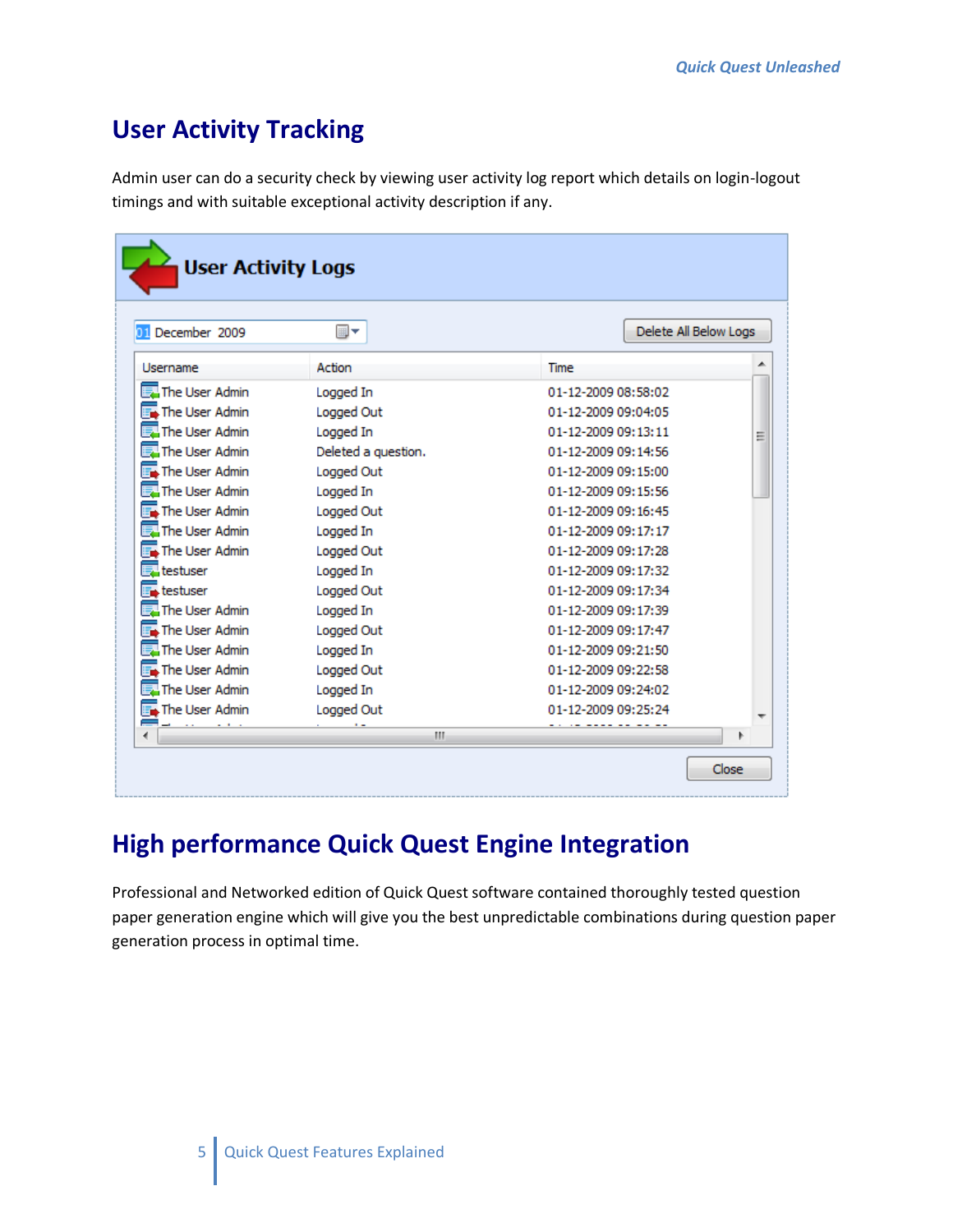# <span id="page-6-0"></span>**Spell Check**

Question and Answer editors are enriched with English spelling check facility. It is a good practice to check spelling before saving any text content to Quick Quest database. The option is available in Question/Answer creation screen.

# <span id="page-6-1"></span>**Optical Character Recognition Integration**

If you have text documents clearly scanned in TIFF or JPEG format, the text from those documents can be extracted and store as Question or answer. This option can be found in the Question/Answer creation screen.

# <span id="page-6-2"></span>**Bulk Data Operation**

This refers to particular scenario of question management operation. When you want to delete a subject you have to first delete all chapters and all question/answers in that subject. When you have big question bank database entered, this task could be most time consuming task. In question management section, only admin can perform bulk delete of all questions and answers under a particular subject in one click!

## **For More Information**

More Detailed Information can be found in our official blog[: www.srushtisoft.blogspot.com](http://www.srushtisoft.blogspot.com/)

You can also send queries to [Team@srushti-soft.com](mailto:Team@srushti-soft.com)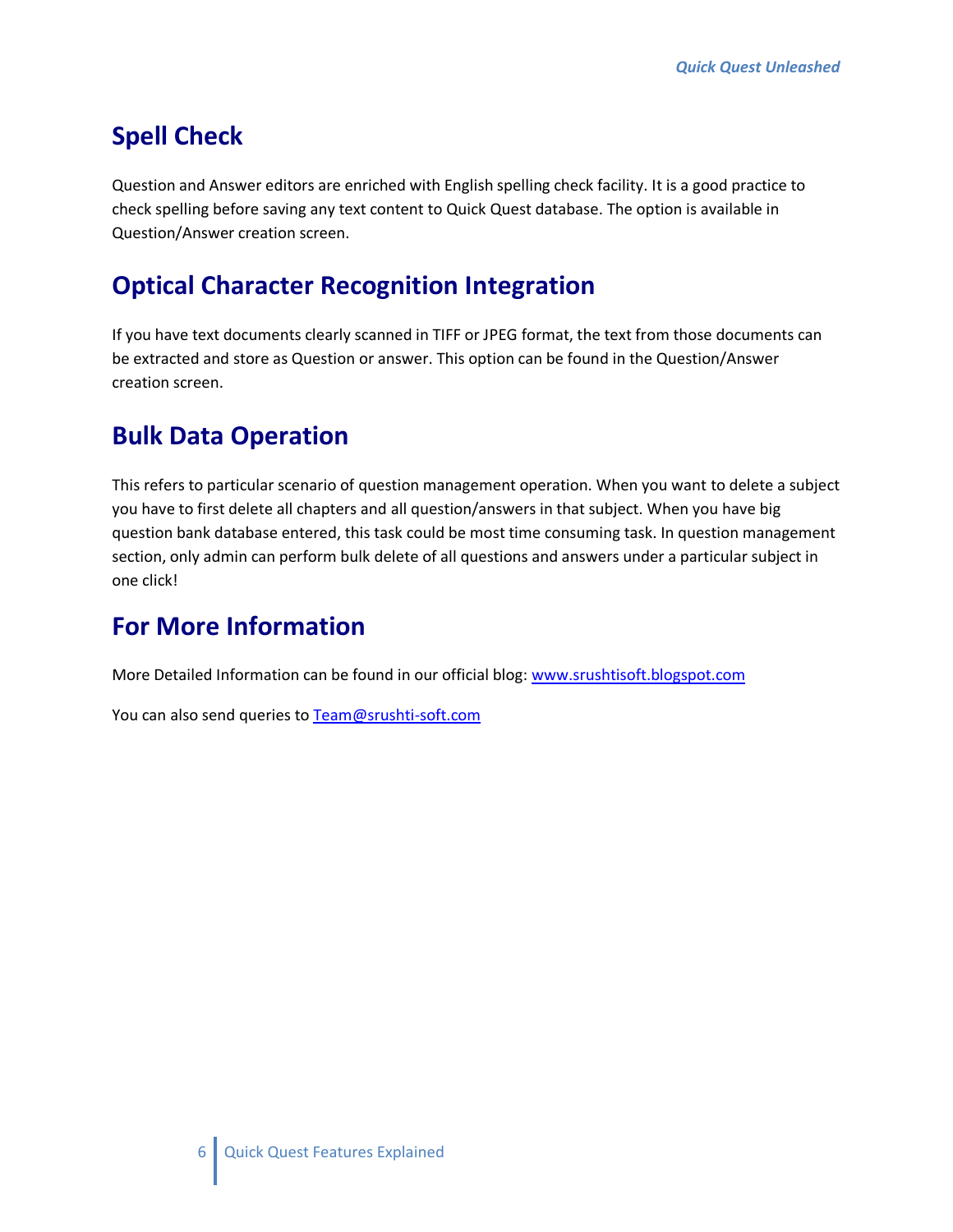#### <span id="page-7-0"></span>**Quick Quset OCR Feature - Extract Text from Scanned Images**

If you have text content scanned as TIF image, Quick Quest can read it through its OCR feature integrated with question entry window. This post walk you through on how to accomplish this.

Go to question entry window



Look for an OCR button in the location shown below and click it.

|            | <b>New Question</b>           |
|------------|-------------------------------|
| Institute: |                               |
| Branch:    |                               |
| Course:    |                               |
| Subjects:  |                               |
| Chapters:  |                               |
|            |                               |
|            | Question<br>Answer            |
|            | Edit Font Bullets             |
|            | <b>A △ ■ ■ ■ 字字 B / Ⅱ   →</b> |

OCR window will come up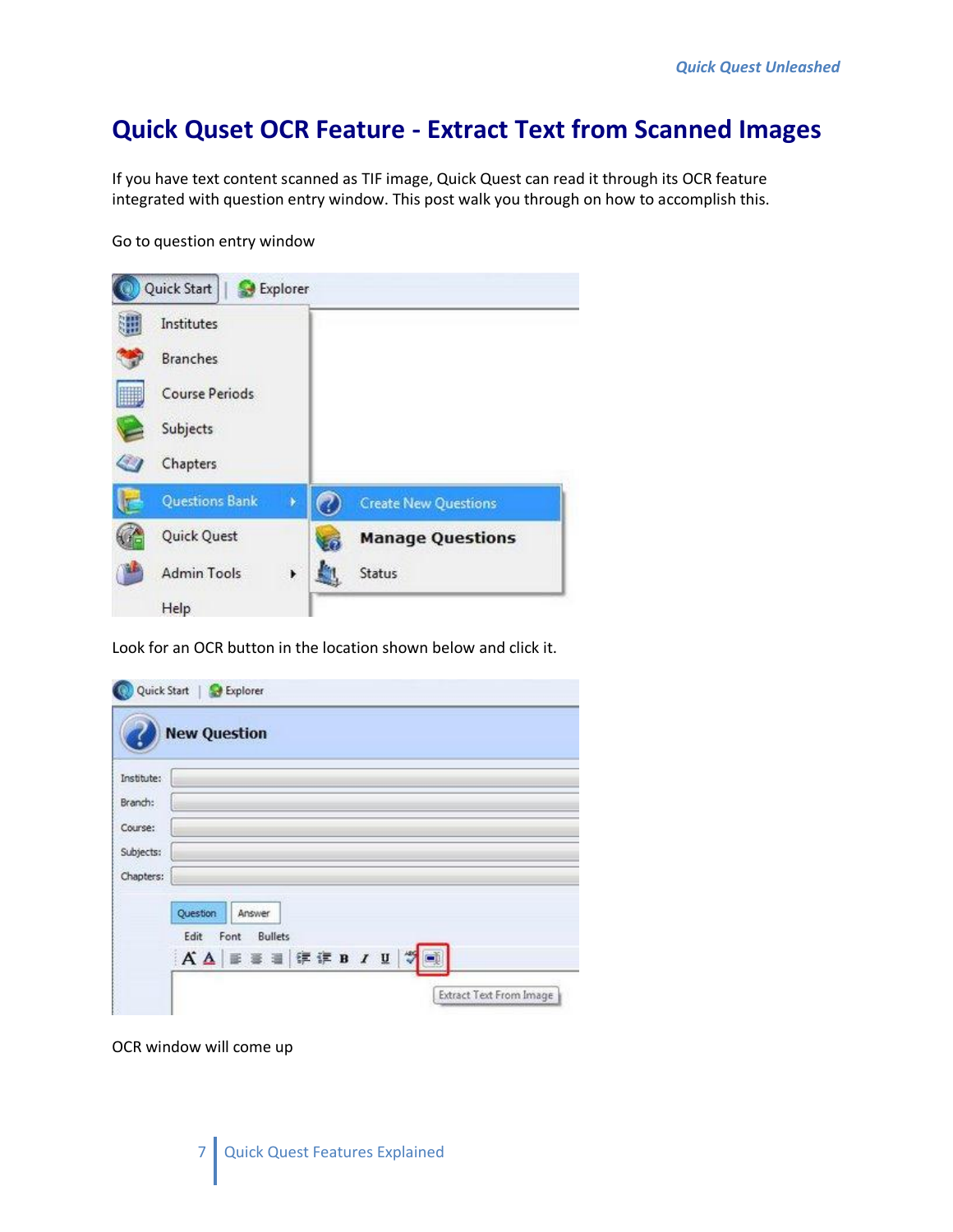| uon    |                                      |
|--------|--------------------------------------|
|        | <b>Optical Character Recognition</b> |
|        | Browse <b>Di</b> Extract Text        |
| Browse |                                      |
|        |                                      |

Click Browse button and select the file from which you want to extract the content

|                      | C Open Scanned Document Image<br>w M DataEntry > Phase1 ><br>Crosnice . No Views To New Folder |                     |                                         | $-49$ Search                                               |       |
|----------------------|------------------------------------------------------------------------------------------------|---------------------|-----------------------------------------|------------------------------------------------------------|-------|
| Name<br>DataEntryPro | Date taken<br>Texter                                                                           | Tags<br>赶           | Size<br>Rating: Unrated                 | Rating<br>EOB Type: Microsoft Office Document Imaging File |       |
|                      |                                                                                                |                     | Dimensions: 2561 x 3300<br>Size: 876 KS |                                                            |       |
|                      |                                                                                                | File name: EOB_B of |                                         | ×.                                                         | (540) |

Once the image is loaded, hit "Extract Text" and you are done!

| <b>Optical Character Recognition</b>                                                                                                                                                                                                                                                                                                                                                                                  |          |                                                   |
|-----------------------------------------------------------------------------------------------------------------------------------------------------------------------------------------------------------------------------------------------------------------------------------------------------------------------------------------------------------------------------------------------------------------------|----------|---------------------------------------------------|
| will futured Text<br><b>District</b><br>Lockhox Number                                                                                                                                                                                                                                                                                                                                                                | 40379    | <b>E</b> Export Scienced Coca<br><b>CALCASSAR</b> |
| <b>Deposit Date</b>                                                                                                                                                                                                                                                                                                                                                                                                   | 5/7/07   |                                                   |
| <b>Deposit Amount</b>                                                                                                                                                                                                                                                                                                                                                                                                 | 1,172.37 |                                                   |
| Batch Werksheet Report<br>Batch/Reference 050707791242 Lockbox Number 46379<br>Date Completed 5: 10/07 Deposit Date 5/7/07<br><b>Deposit Amount 1.172.37</b><br>Employee Date Detril amount Epic Batch Trans #<br>Enic On-line<br>PERKINS, MICHI 5/10/07 1.172 37 2772741 266010<br>Statu for Epic On-line (1 detail record) 1,172.37<br>Total for batch O50707791241(1 detail record) 1,172.37<br>5/10/07 9:22:08 AM |          |                                                   |

You can edit extracted text if wish and finally click "Export Scanned Data" to get scanned content on Quest entry area.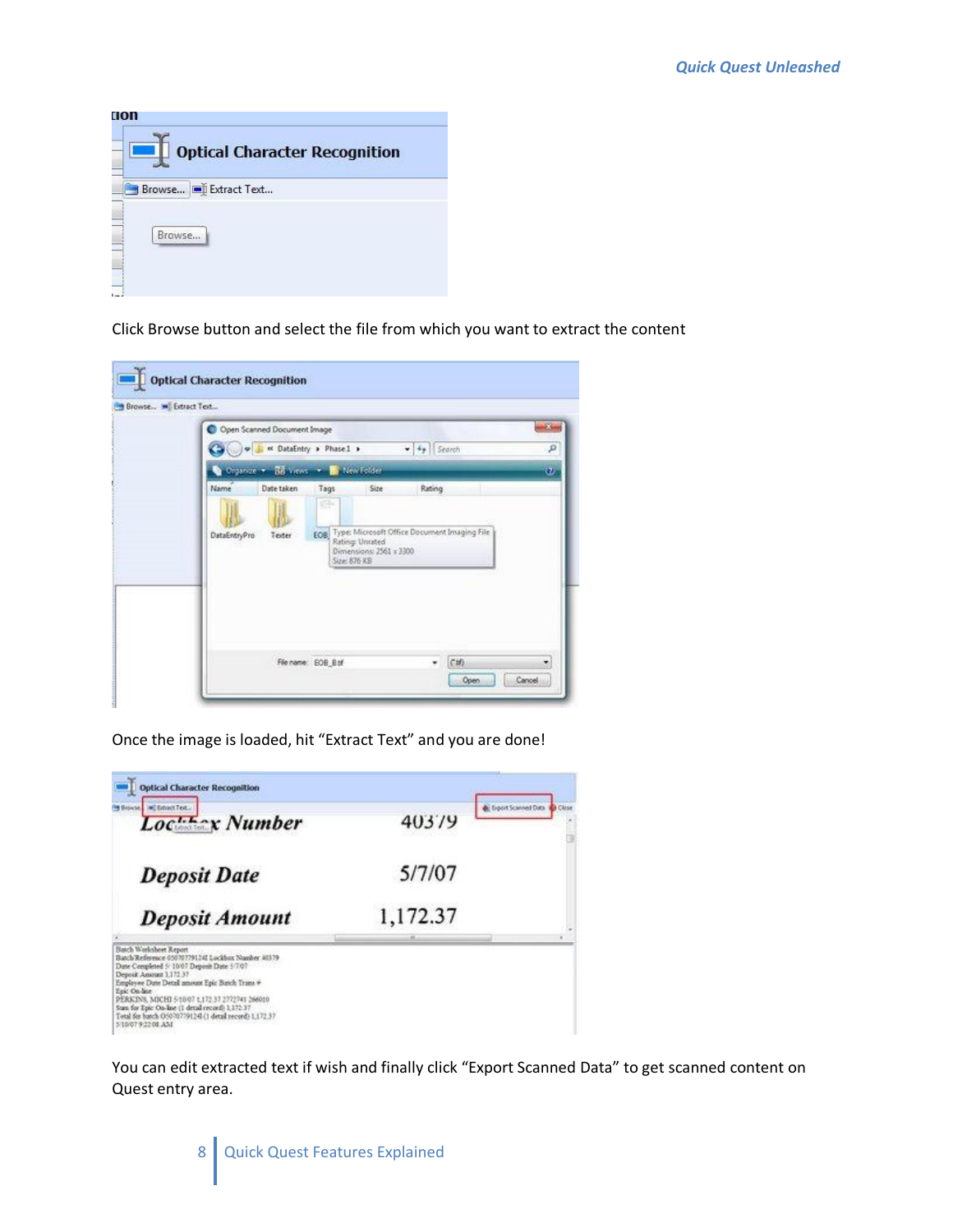#### <span id="page-9-0"></span>**[Quick Quest: Question Paper Pattern Setting](http://srushtisoft.blogspot.com/2008/08/quick-quest-question-paper-pattern.html)**

The question paper pattern editor in Quick Quest helps to create any type of pattern. This generic editor works with a simple thought process and we will take a crack on it in this post.

If we look at any question paper with 'layout' perspective, we see "repetition of 2 units" (1) Heading (2) Question. In below picture you can see these units are highlighted with colored boxes. The Red box indicates "Heading" and the Blue box indicates "Question".

| C01/OPN101/20070909                                                                                                             |    |  |  |  |  |
|---------------------------------------------------------------------------------------------------------------------------------|----|--|--|--|--|
| Section - I                                                                                                                     |    |  |  |  |  |
| Time: 2 hours<br>$Mark - 50$                                                                                                    |    |  |  |  |  |
| Instructions:<br>All questions are compulsory.<br>$ 1\rangle$<br> 2)<br>Some questions have internal options.                   |    |  |  |  |  |
| 1. How would you identify barriers to become a good listener ? What practices<br>would you follow to make effective listening ? | 10 |  |  |  |  |
| What is a skill ? What one needs to do to become skiled ? What is the need<br>2.<br>of self-learning skills ?                   | 10 |  |  |  |  |
| OR                                                                                                                              |    |  |  |  |  |
| Define observation. Explain the processes that together make up observation.                                                    |    |  |  |  |  |
| 3. What is the difference between hearing and listening ? What are the skills<br>used in listening called?                      |    |  |  |  |  |
| 4. Define speaking. What are the factors that involve effective speaking?                                                       |    |  |  |  |  |
| 5. What is intensive reading ? What do we mean when we talk about intensive<br>reading?                                         |    |  |  |  |  |
| 6. What are the criteria for a question to be judged as a good question ?<br>OR                                                 |    |  |  |  |  |
| What can you learn from other observations ?                                                                                    |    |  |  |  |  |
| 7. What is an expository paragraph?                                                                                             |    |  |  |  |  |
| 8. What is a dictionary ? What information do we get in a dictionary ?<br>OR                                                    |    |  |  |  |  |

What do you know about the inter-library exchange service ? How does it work ? Explain.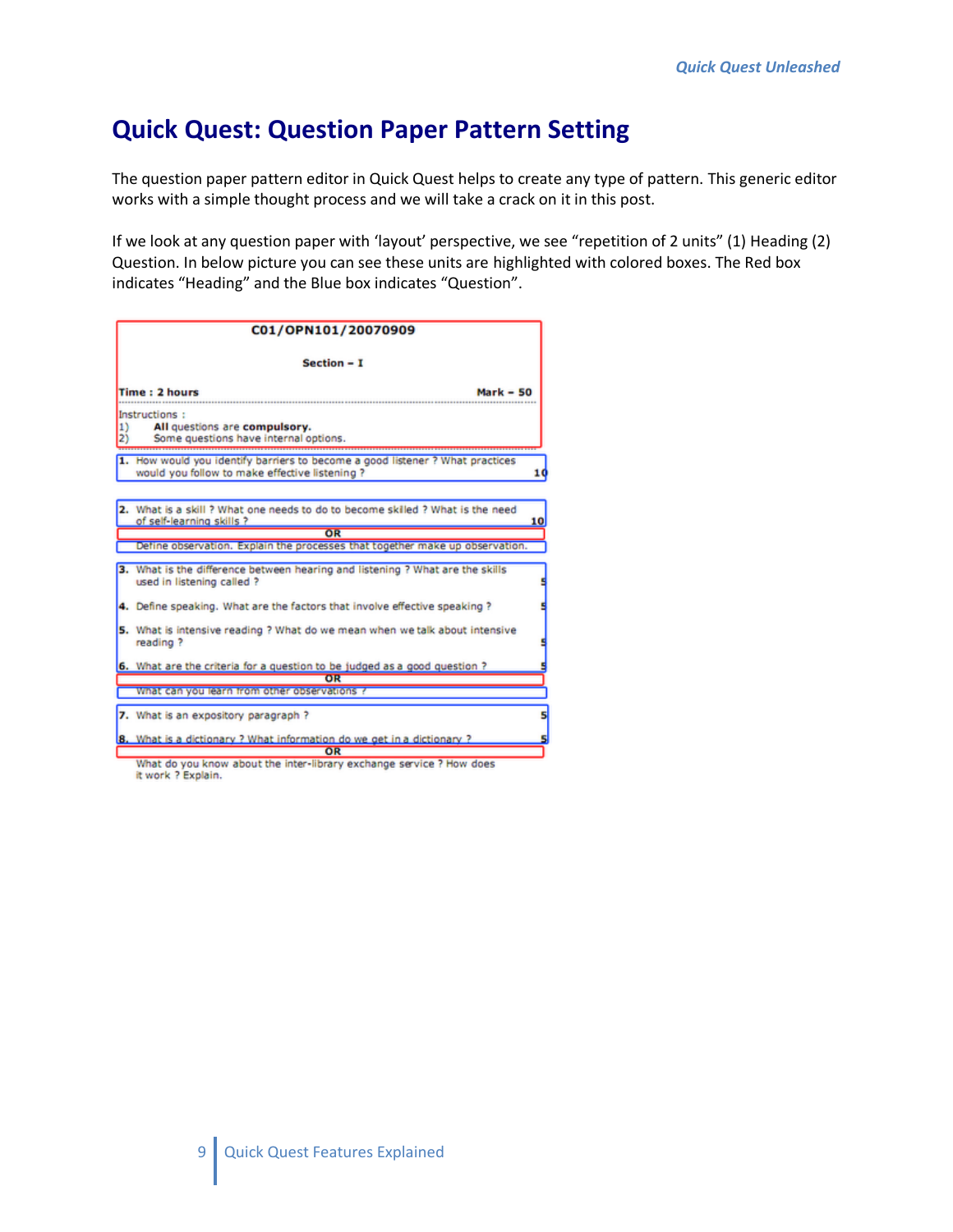With this thought we can create series of Heading and Question units in Quick Quest Pattern Editor like this:

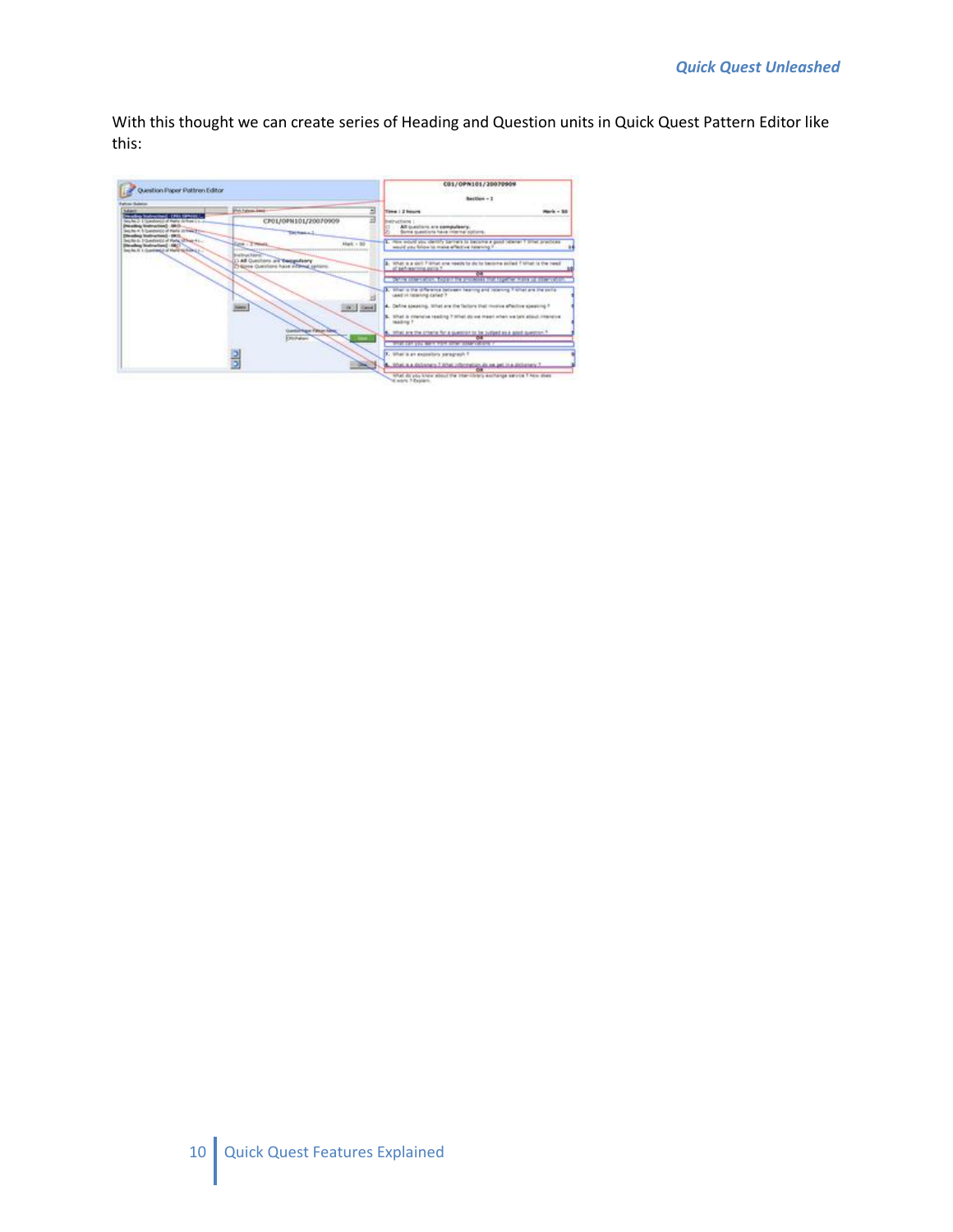# **[Question Paper Compose and Generation](http://srushtisoft.blogspot.com/2009/03/question-paper-compose-and-generation.html)**

The Quick Quest window has several important yet simple to use features and this post try to highlight those in brief. You are always encouraged to reach us on our support email ID: quickquest at srushtisoft dot com to avail more help and assistance.

| Step 1<br>Engineering                          |                                   |                                              |                  |
|------------------------------------------------|-----------------------------------|----------------------------------------------|------------------|
| <b>CS</b>                                      |                                   |                                              |                  |
| 8 Semester                                     |                                   |                                              |                  |
| CS80 - Operating Systems                       |                                   |                                              |                  |
| Question Paper Patterns:                       |                                   | Compare Old Paper Dated: 14-08-2008 09:16:36 |                  |
| CSB 05 1<br>$\overline{CSR}$ $\overline{OS}$ 3 |                                   | New Question IDs                             | Old Question IDs |
| C58_05_41                                      | Step 3                            | 14                                           | 23               |
|                                                | Generate                          | 26                                           | 26               |
|                                                |                                   | 1ű                                           | c                |
|                                                |                                   |                                              | t6               |
|                                                |                                   | ks.                                          | 43               |
| New Modify                                     | Delete .                          |                                              |                  |
| Store and Lock New Finalized Question Paper    |                                   |                                              |                  |
| Create Question Paper                          | Protect Question Paper Till Date: |                                              |                  |
| ÌЮ.<br><b>Greate</b>                           | March , 2009 M                    |                                              |                  |
|                                                |                                   |                                              |                  |
| Save Finalized Question Paper.                 |                                   |                                              |                  |

#### **Generate Question Paper**

Step 1: Select a subject for which you want to create a questions paper by properly choosing Faculty, Branch and Course from the drop down boxes.

Step 2: Chose one pattern from "Question Paper Pattern" list.

Step 3: Click "Generate" green button to create a question paper.

If you are able to see question IDs populated in the chart located next to the green "Generate" button, that means a new questions paper is generated and ready to secure or publish!

If Quick Quest Engine encounters any error while generating questions paper, it will show you a clear error message stating what went wrong. Please read it carefully to fix it.

#### **Compare with Old Question Paper.**

The drop down box labeled as "Compare Old Paper Dated", lists out all previously generated and saved question papers for a selected subject. Otherwise the drop down box will be empty.

Choose a paper from Old papers list. You will see set of question numbers populated right hand side of the new questions chart and repeated question are marked with red background color.

The old papers drop down list displays previously conducted exam dates. Choosing a date entry from "Compare Old papers date" list will populate question IDs used in the questions paper distributed in the exam halls.

#### **Create Question Paper**

The "Create" button generates questions paper with the format designed in Pattern Editor and displays it. The display window allows you to apply font, size, print previewing and other formatting as per your requirement.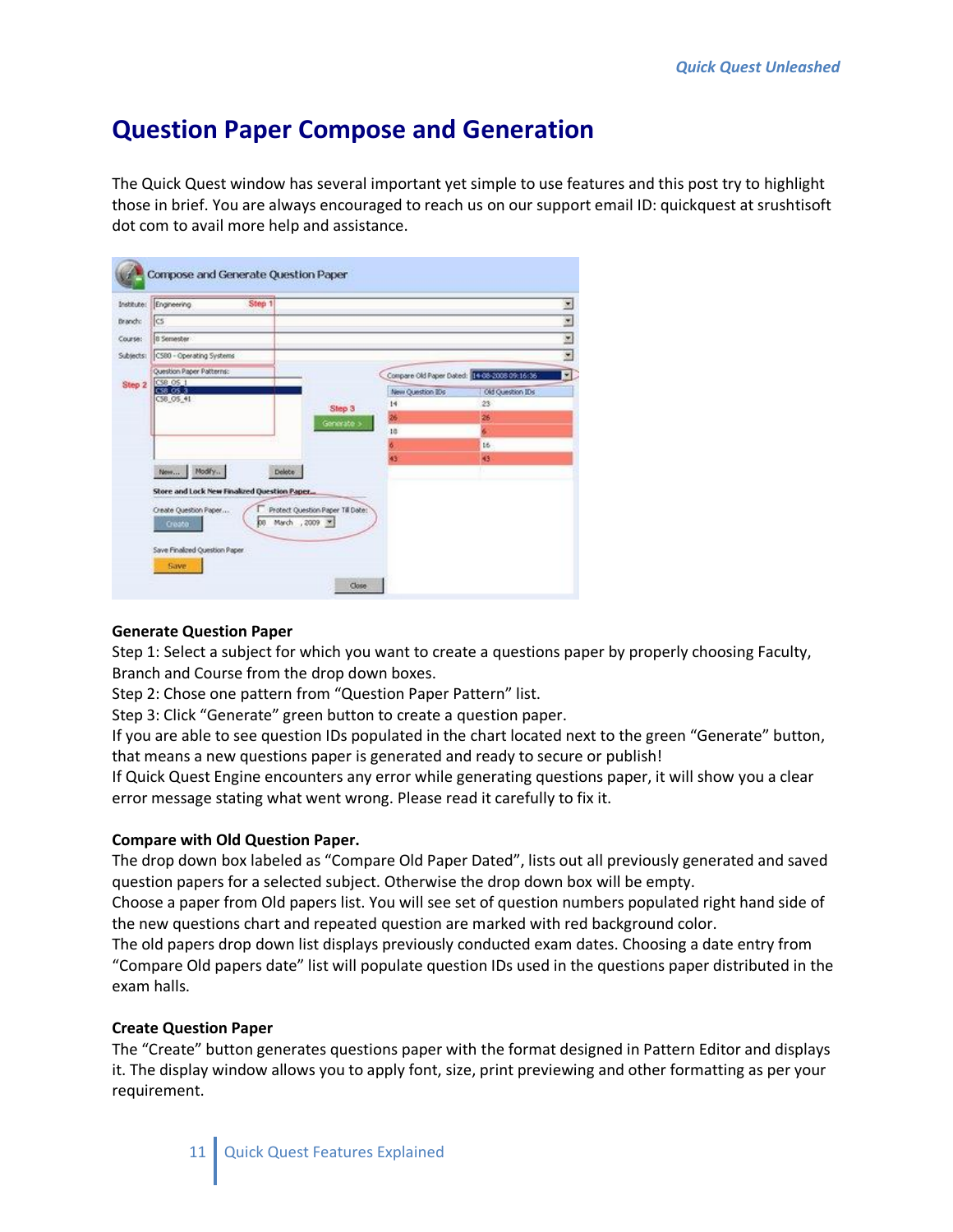You can also edit the bare question paper in your favorite word processing software like MS Word. To do that, copy (CTRL+A and CTRL+C) the bare question paper, open your favorite word processing software and paste the content in a new document. Once you finish doing all formatting your word processing software, copy the whole content and paste back to Quick Quest question paper window and press OK.

#### **Protect Question Paper**

When you are done with questions paper formatting, you can now lock the paper to avoid questions paper leak.

Check "Protect Question paper till date" and press "Save".

Now, only admin user can only able to view the question paper.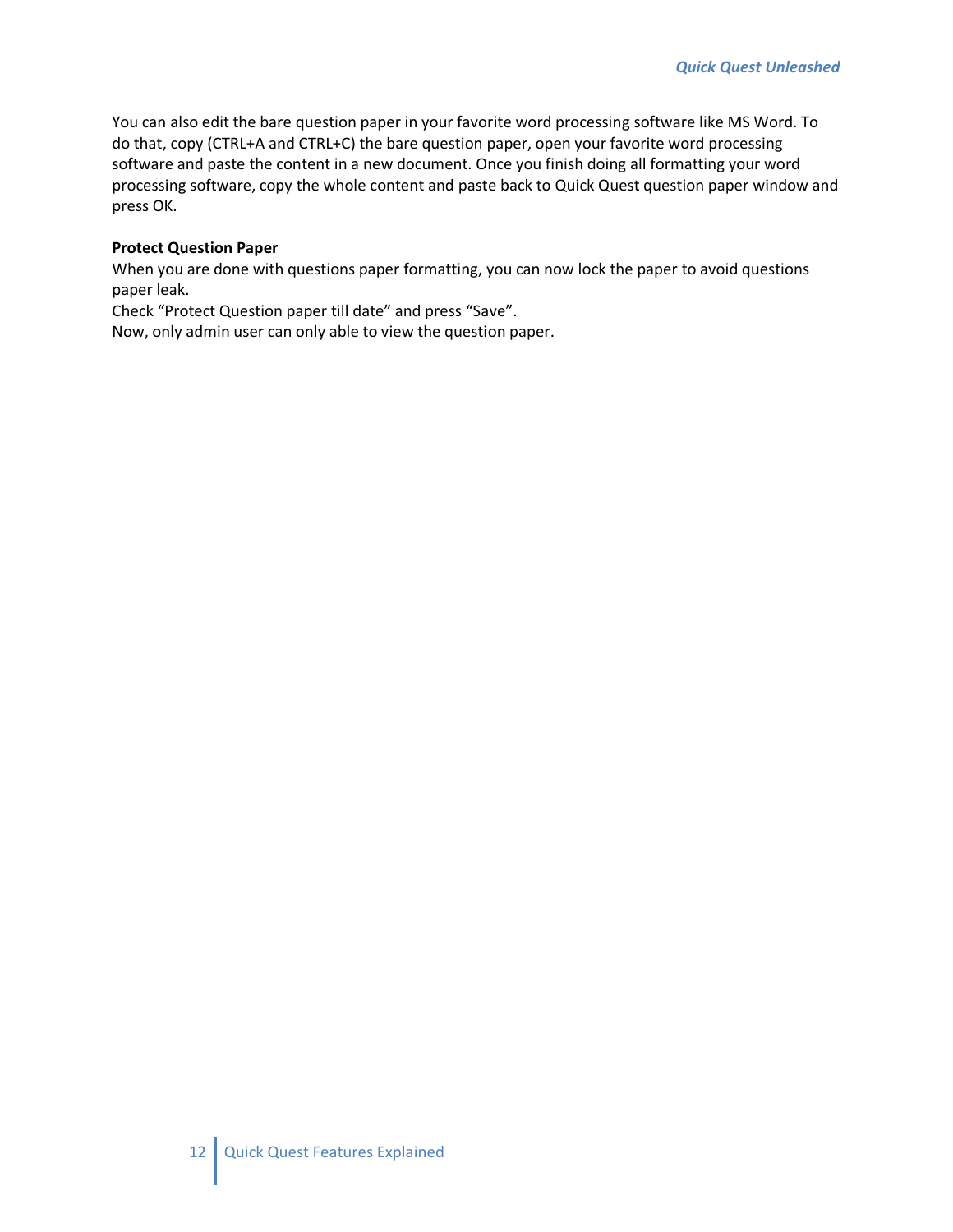#### <span id="page-13-0"></span>**[Quick Quest Harmony](http://srushtisoft.blogspot.com/2008/08/quick-quest-harmony.html)**



In few scenarios Quick Quest is using third party utilities (like Microsoft Equation Editor for equation entry and Baraha for Indian language support). Coming up with inhouse components and integrating them with Quick Quest has its own challenges, specially the development time. However what makes sense is reusing existing good utilities (This is what we see most of the time Software Architecture emphasizing more). Quick Quest is religiously following it. We also see good points from Quick Quest user experience perspective.

**Best Quality**: The utilities we chose are best in their area.

**No Training**: Many people are aware or already using

these utilities hence the need for special training is slim to none.

**Better Online and Offline Help**: You will find good help integrated with these utilities, hosted on their web sites and there are online user communities who can assist you when you are facing some problem.

**You Are Benefited**: Because these are very well tested and established utilities, you see them always working right.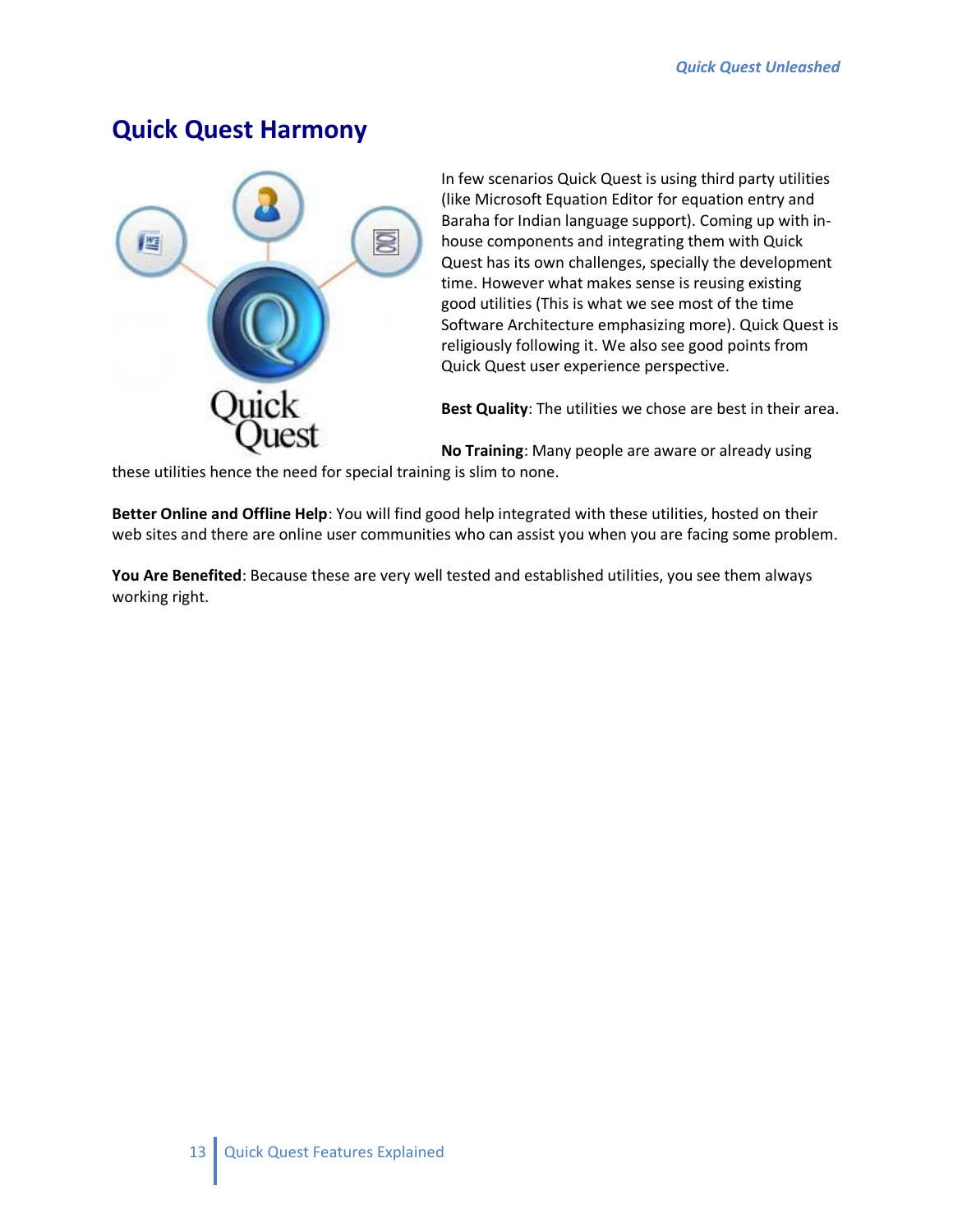# <span id="page-14-0"></span>**[Multilingual Support](http://srushtisoft.blogspot.com/2008/08/multilingual-quick-quest-support.html)**

Quick Quest Question and Answer entry boxes can be used to enter multilingual questions and answers. Here are the details on how to do it.

Quick Quest take help of Free Indian Language Software named "Baraha" which can be downloaded from [here.](http://www.baraha.com/baraha.htm)

When you install Baraha, look for its "Baraha Direct" option which you can easily find it in windows start->programs->Baraha menu. If you spend few minutes with Baraha you will easily understand on how to use its "Baraha Direct" feature.

- Once you start feeling comfortable with "Baraha Direct", switch back to Quick Quest.

- Go to question entry screen. Enable Baraha Direct option to your required language.

- In question entry box, initially type something, select the text, right click and set the font which supports your desired language and start typing. From that point onwards you should see Indian language appearing.

- By toggling Baraha Direct ON/OFF, you can combine multiple languages in one question entry as shown below.



The demo version of course allows you to try this out but it may crash when you attempt to save it. This behavior is intentionally left unhandled only in demo version.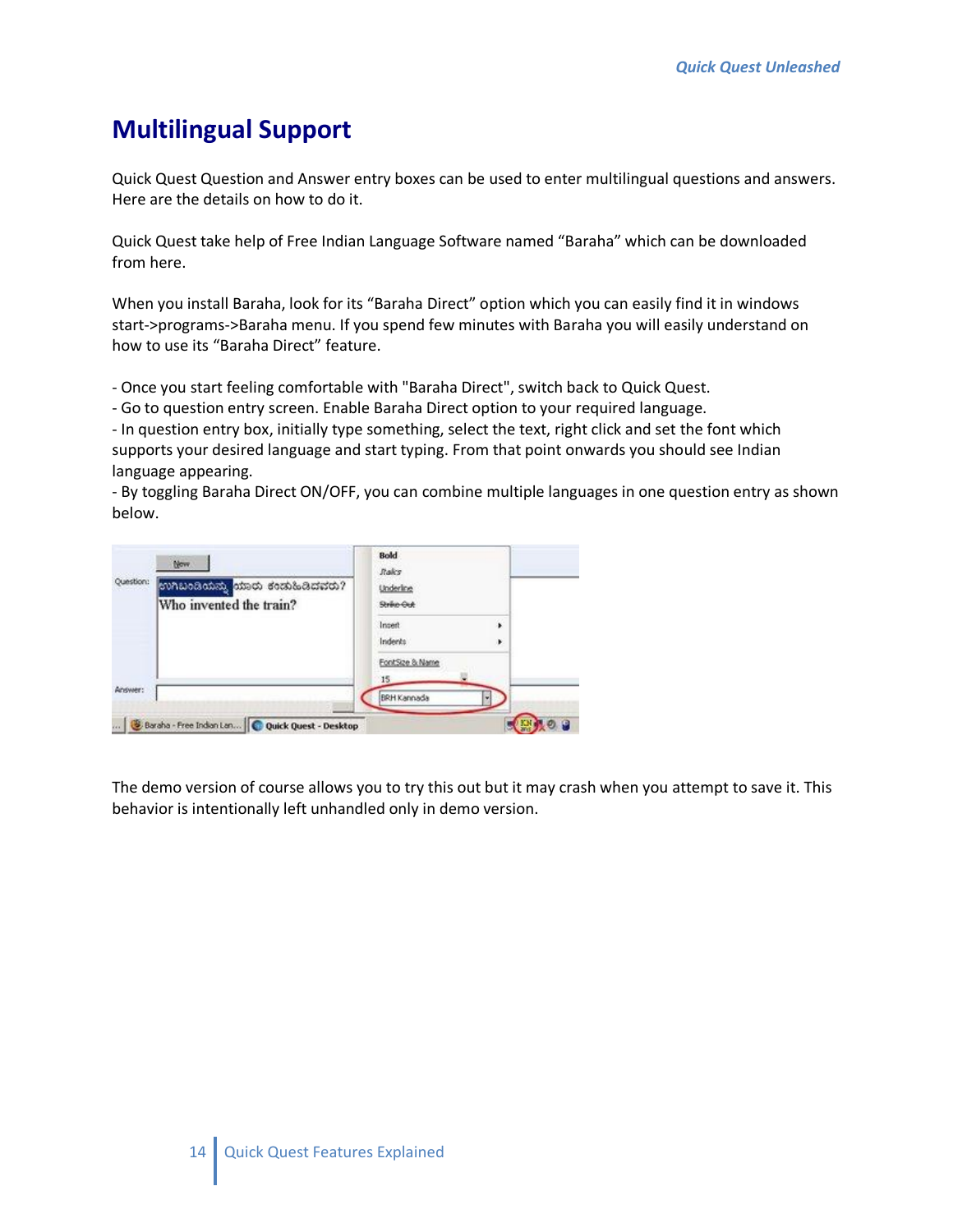# <span id="page-15-0"></span>**Quick Quest - [Equation and Symbols Support](http://srushtisoft.blogspot.com/2008/08/quick-quest-equation-and-symbols.html)**

[Quick Quest Compact Edition](http://srushtisoft.com/documents/qqad.html) Beta [is out](http://srushtisoft.com/documents/qqce.zip) for initial evaluation. I am happy that people started using it and coming up with suggestions and queries. What I am hearing more is about Equation Editor Feature. I thought of taking a crack on it in this post.

Quick Quest supports entering Mathematical equations and Science Symbols. If you go to question entry page and in question or answer entry box, if you right click and navigate to "Insert" in pop-up menu, you will see "Equation" option. On your selection of this will insert a template in question or answer entry box, which you have to double click to enable the equation editor. Sometimes even after your double clicks it does nothing and you may feel weird. The reason for this behavior is Microsoft Office with Equation Editor is not installed on your machine.

| is Microsoft Office 2003 Setup                                                                                                                                                                                                                                                                              |        |                                                               | $C[0] \times$ |
|-------------------------------------------------------------------------------------------------------------------------------------------------------------------------------------------------------------------------------------------------------------------------------------------------------------|--------|---------------------------------------------------------------|---------------|
| Microsoft Office Professional Edition 2003<br>Advanced Customization                                                                                                                                                                                                                                        |        |                                                               |               |
| Choose update options for applications and tools.                                                                                                                                                                                                                                                           |        |                                                               |               |
| B Law Office Tools<br>63 - Microsoft Forms 2.0 .NET Programmability Support<br>GD - Smart Tag .NET Programmability Support<br>a - Mcrosoft Office Picture Manager<br>4 P Equation Editor<br>Document Update Utility<br>H 69 - HTML Source Editing<br>dill - Language Settings Tool<br>B Case Morosoft Graph |        |                                                               |               |
| <b>Description</b><br>Inserts mathematical symbols and equations into<br>documents.                                                                                                                                                                                                                         |        |                                                               |               |
|                                                                                                                                                                                                                                                                                                             |        | Space Required on C: 1908 KB<br>Space Available on C: 3659 MB |               |
| Heb                                                                                                                                                                                                                                                                                                         | < Back | <b>Lindate</b>                                                | Cancel        |

To enable this feature you are required to install Microsoft Office (any version, 97/2000/XP/2003/2007). Please follow the [step by step instructions](http://support.microsoft.com/kb/228569) [\(http://support.microsoft.com/kb/228569\)](http://support.microsoft.com/kb/228569) given by Microsoft to install Equation Editor comes with Microsoft Office Suite.

Once you are done with the equation editor installation, you can now start Quick Quest and it should allow you to enter Equations and symbols.

'Quick Quest' takes help of Microsoft Equation Editor Utility and there are couples of reasons for this addiction. I found Microsoft Equation Editor is appealing and very easy to use. Also looking at the MS Office software domination in offices and users expertise, it will be easy for Quick Quest user to enter equations and symbols with no extra training.